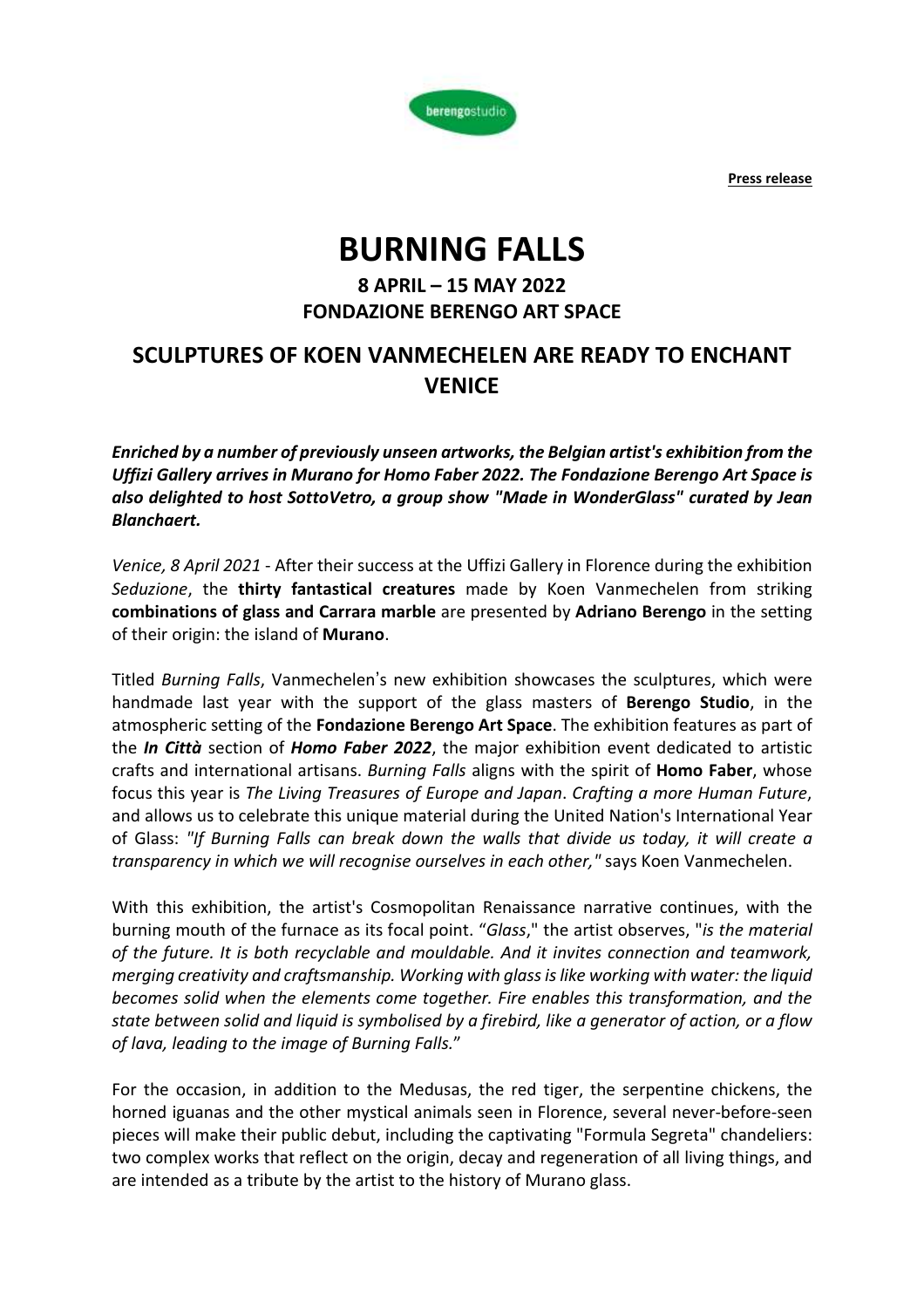

*"The secret formula of these magnificent chandeliers is the chain of evolution."* The Belgian artist explains*: "At the base of the evolutionary chain are crests, claws and eggs: primordial elements, a metaphor for an ancestral world in a perpetual struggle for survival. The snake crawls among them and recalls the decadence resulting from original sin and the final judgement, its inevitable consequence. Species evolved but were lost, in dissolution and selfdestruction, from generation to generation. A new segment intervened to redirect evolutionary destiny: the virus. But out of potential destruction, new life emerged, an egg from which a child was generated, blindfolded because it was still unaware."*

All the sculptures Vanmechelen produced for this project skilfully combine the unique **tones** of **marble** with the **shine of glass**, and desire to **reflect on the significance** of certain **key figures** in **classical mythology**. This is the case with Medusa, the gorgon whose hair was replaced by snakes whose poison could revive the dead: Vanmechelen draws an astute parallel by noting how chicken eggs are used in modern science as the basis for vaccines and medicines. His Medusa thus becomes a metaphor for humanity itself, imbued with the power to kill as well as the ability to bring new life.

In a similar way, the symbolism of snakes is reinterpreted, transformed for the occasion into monstrous and deformed chickens. The intention is to evoke in the viewer the symbolic value of the humble chicken, an important metaphor for the artist because it is an example of the potential for life and the ways in which human beings have been negligent with its unlimited potential.

*"The extreme heat of the glass in the furnace is the element that ignites the creative talent* of the different masters in the fire arena. Like a fiery waterfall it gives life or death to the *true soul of a work of art,"* says Koen Vanmechelen.

*"I have been working with Koen Vanmechelen for over thirty years and constantly seek his guidance and advice when it comes to art. I trust his eye, which can be attested to by the number of times he has been curator of my exhibition Glasstress over the years. He is also one of the artists who immediately understood my vision for Berengo Studio in Murano and saw* the potential of glass as a medium for fine art. In these new works he takes glass and pushes *it further, combining it with another ancient material - marble - and through this fusion raises both materials to a new artistic level. As an artist, he is not afraid to experiment and this crucial characteristic is one of the reasons why his work continues to fascinate me,"* says Adriano Berengo, President of Berengo Studio.

**SOTTOVETRO –** From the **8th of April** the **Fondazione Berengo Art Space** is also delighted to host *SottoVetro,* a *Made in WonderGlass* group exhibition curated by the art critic and curator of **Homo Faber 2022**: **Jean Blanchaert**.

The exhibition will include artworks by **Andrea Anastasio**, **atelier oï**, **Bethan Laura Wood**, **Francesco Vezzoli**, **Joana Vasconcelos**, **Moritz Waldemeyer**, **Nao Tamura**, **Richard Woods**, **studiopluz**, and **Thomas Demand.**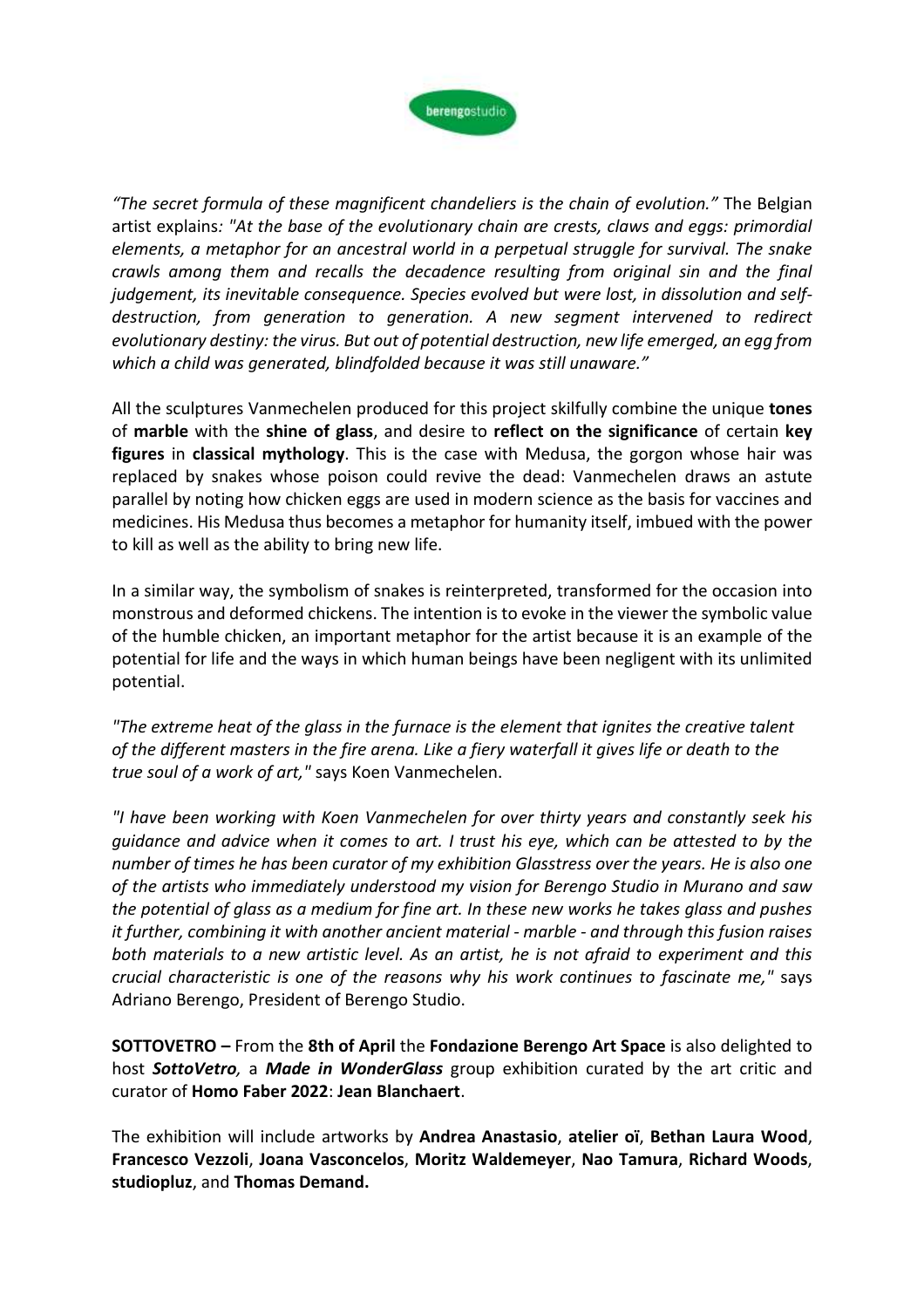

WonderGlass aims to transport visitors into an intimate landscape with this exhibition, presenting the secret recipe of each artist's creativity. Thisset of contemporary creatives with their artistic approaches to glass creates a unified landscape of vibrant forms, varied surfaces and flamboyant colour palettes that spread their visual appeal. The viewer is asked to explore the various combinations of materials that provide a powerful semantic effect, presenting radically different experiences each time.

*"The installation of the exhibition SottoVetro (UnderGlass) an extremely evocative title, it juggles between geometric and more organic forms, moving from light to dark, rendering the works the protagonists in a dramatic tango contest. We are in Venice, we are in Milan, but we are also at the Confiteria Ideal, in Buenos Aires, the temple of the tango,"* explains Jean Blanchaert.

The concept of the exhibition is not only about the interaction between the visible artworks and the public, it is also about the link that exists within the work of art between what is represented and how it is presented, i.e. its circumstances of visibility and perception. It is about the material surface on which the eye rests and the abstract dimension in which the work of art exists, together creating an interactive dimension from which a complete imaginary cosmos emerges.

#### **KOEN VANMECHELEN. BURNING FALLS**

FONDAZIONE BERENGO ART SPACE 8.04.22 – 15.05.22 Campiello della Pescheria 4 30141 MURANO (VE)

*The exhibition is organised by Fondazione Berengo in collaboration with Studio Vanmechelen.*

*Homo Faber is organised by the Michelangelo Foundation for Creativity and Craftsmanship in partnership with the Fondazione Giorgio Cini, the Fondazione Cologni dei Mestieri d'Arte, the Japan Foundation and the Fondation Bettencourt Schueller [\(www.homofaber.com\)](http://www.homofaber.com/).*

#### **SOTTOVETRO by Made in WonderGlass**

FONDAZIONE BERENGO ART SPACE 8.04.22 – 15.05.22 Campiello della Pescheria 4 30141 MURANO (VE) *The exhibition is curated by Jean Blanchaert*

Opening hours: from 10.00 till 17.00 (Tuesday – Sunday). Free entry. Closed: Monday. Access granted with Green Pass (EU Digital Covid Certificate). Masks must be used inside.